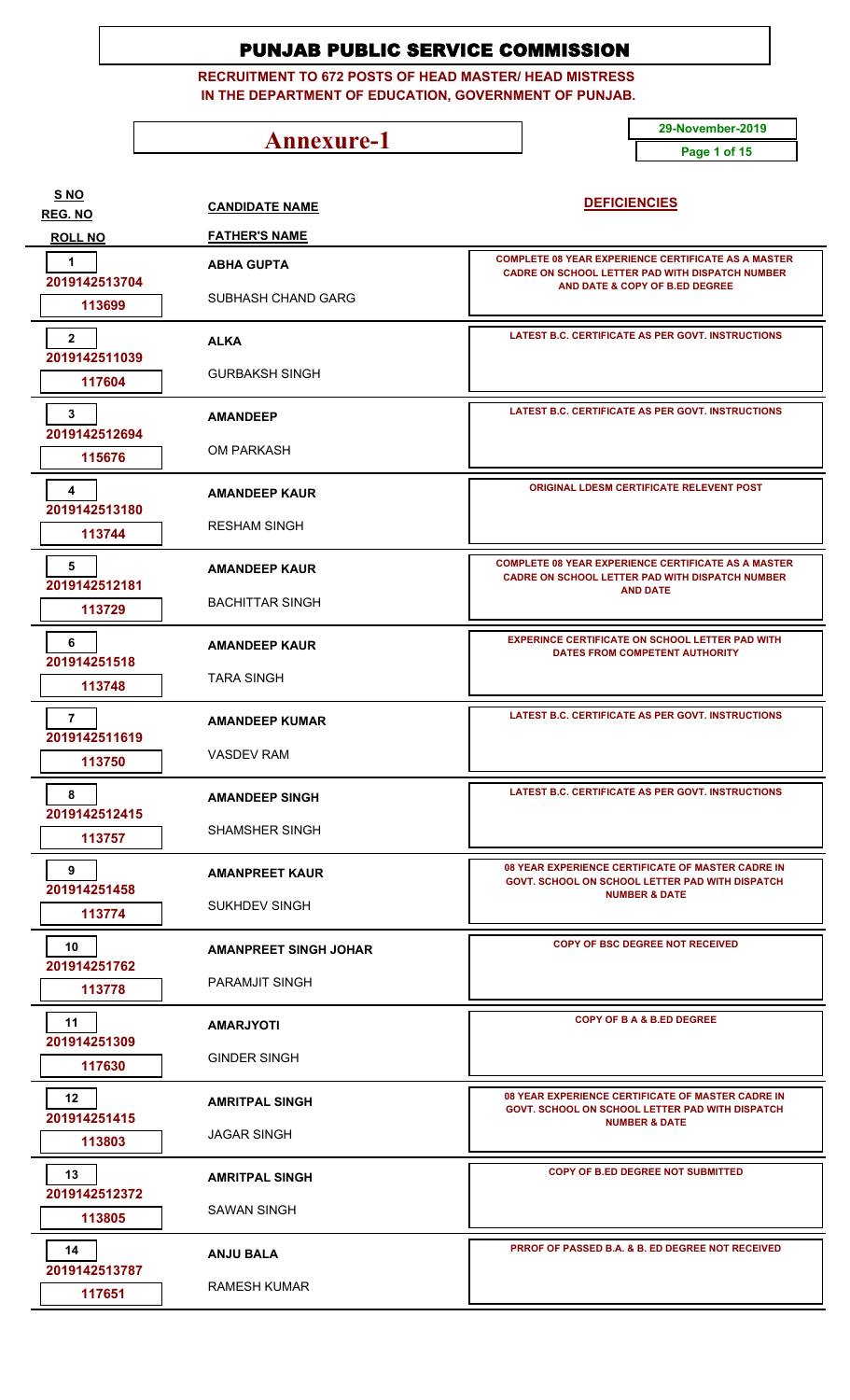**RECRUITMENT TO 672 POSTS OF HEAD MASTER/ HEAD MISTRESS IN THE DEPARTMENT OF EDUCATION, GOVERNMENT OF PUNJAB.**

**Annexure-1** 29-November-2019

**Page 2 of 15**

| S <sub>NO</sub><br><b>REG. NO</b> | <b>CANDIDATE NAME</b>        | <b>DEFICIENCIES</b>                                                                                                        |
|-----------------------------------|------------------------------|----------------------------------------------------------------------------------------------------------------------------|
| <b>ROLL NO</b>                    | <b>FATHER'S NAME</b>         |                                                                                                                            |
| 15<br>2019142513984               | <b>ANKUSH KUMAR</b>          | COPY OF B. ED DEGREE NOT RECIEVED                                                                                          |
| 117655                            | <b>SANDESH KUMAR</b>         |                                                                                                                            |
| 16<br>2019142512800               | <b>ANUPREET</b>              | COPY OF B. ED DEGREE NOT RECIEVED                                                                                          |
| 113832                            | <b>DILJIT SINGH SANGHERA</b> |                                                                                                                            |
| 17<br>20191425138                 | <b>ARTI DEVI</b>             | 08 YEAR EXPERIENCE CERTIFICATE OF GOVT. SCHOOL ON<br>FULL TIME CONTRACT BASIS ON SCHOOL LETTER PAD WITH                    |
| 113846                            | <b>RAM SAROOP</b>            | <b>DISPTACH NUMBER AND DATE</b>                                                                                            |
| 18<br>201914251858                | <b>ARVINDER KUMAR GUPTA</b>  | <b>COMPLETE 08 YEAR EXPERIENCE CERTIFICATE AS A MASTER</b><br><b>CADRE ON SCHOOL LETTER PAD DISPATCH NUMBER &amp; DATE</b> |
| 113856                            | <b>RAM SARAN DASS</b>        |                                                                                                                            |
| 19<br>201914251313                | <b>BALWINDER SINGH</b>       | EXPERINECE CERTIFICATE AS MASTER CADRE IN GOVT.<br><b>SCHOOL &amp; COPY OF B.ED. DEGREE</b>                                |
| 113916                            | <b>JOGINDER SINGH</b>        |                                                                                                                            |
| 20<br>2019142512324               | <b>BANDANA BHATTI</b>        | 08 YEAR EXPERINCE CERTIFICATE OF GOVT. SCHOOL ON<br>SCHOOL LETTER PAD WITH DATES FROM COPETENT                             |
| 113922                            | <b>SHIV KUMAR BHATTI</b>     | <b>AUTHORITY</b>                                                                                                           |
| 21<br>2019142513633               | <b>BHARTI BANSAL</b>         | 08 YEAR EXPERIENCE CERTIFICATE OF GOVT. SCHOOL ON<br>FULL TIME CONTRACT BASIS ON SCHOOL LETTER PAD WITH                    |
| 113938                            | <b>PAWAN KUMAR</b>           | <b>DISPTACH NUMBER AND DATE</b>                                                                                            |
| 22<br>2019142512086               | <b>CHARANJIT KAUR</b>        | 08 YEAR EXPERINECE CERTIFICATE OF MASTER CADRE IN<br>GOVT. SCHOOL ON SCHOOL LETTER PAD WITH DATES WITH                     |
| 117742                            | NATH RAM                     | <b>DISPATCH NUMBER &amp; DATE</b>                                                                                          |
| 23<br>2019142513813               | <b>DAPINDER KAUR</b>         | <b>ORIGINAL LDESM CERTIFICATE RELEVENT POST</b>                                                                            |
| 117753                            | <b>HARNEK SINGH</b>          |                                                                                                                            |
| 24<br>201914251250                | <b>DEEPAK ANAND</b>          | <b>PROOF OF 55% IN GRADUATION FROM UNIVERSITY &amp; B.A.</b><br><b>DEGREE</b>                                              |
| 115724                            | AJIT KUMAR ANAND             |                                                                                                                            |
| 25<br>2019142511417               | <b>DEEPAK BAJAJ</b>          | <b>EXPERINCE CERTIFICATE ON SCHOOL LETTER PAD WITH</b><br><b>DATES</b>                                                     |
| 117760                            | <b>INDER LAL BAJAJ</b>       |                                                                                                                            |
| 26<br>2019142512806               | <b>DEEPIKA</b>               | <b>COMPLETE EXPERIENCE CERTIFICATE ISSUED FROM A</b><br><b>COMPETENT AUTHORITY</b>                                         |
| 114017                            | <b>PREM KUMAR</b>            |                                                                                                                            |
| 27<br>201914251260                | <b>DEEPIKA DEAN</b>          | 08 YEAR EXPERIENCE CERTIFICATE OF MASTER CADRE IN<br>GOVT. SCHOOL ON SCHOOL LETTER PAD WITH DISPATCH                       |
| 114019                            | <b>KHURSHID</b>              | <b>NUMBER &amp; DATE</b>                                                                                                   |
| 28<br>201914251585                | <b>DEEPTI KAUNDAL</b>        | LATEST B.C. CERTIFICATE AS PER GOVT. INSTRUCTIONS                                                                          |
| 117770                            | <b>VINOD KUMAR</b>           |                                                                                                                            |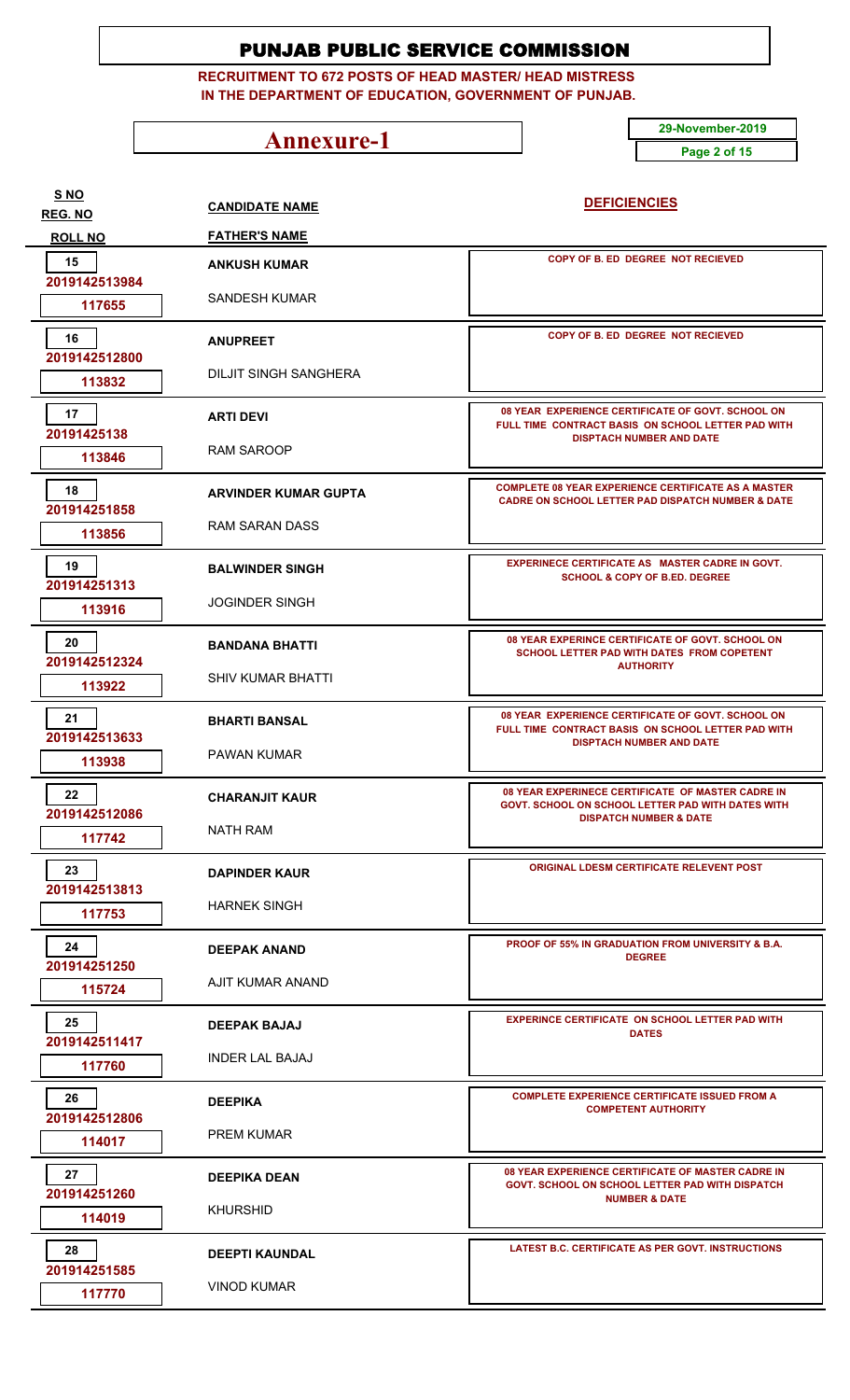**RECRUITMENT TO 672 POSTS OF HEAD MASTER/ HEAD MISTRESS IN THE DEPARTMENT OF EDUCATION, GOVERNMENT OF PUNJAB.**

**Annexure-1** 29-November-2019

**Page 3 of 15**

**CANDIDATE NAME FATHER'S NAME DEFICIENCIES REG. NO ROLL NO S NO DHARAM PAL** MATHRA DASS  **2019142511950 117774 PROOF OF 55% IN GRADUATION FROM UNIVERSITY 29 DHIRAJ KUMAR** SURINDER KUMAR  **2019142512971 114035 PROOF OF 55% IN GRADUATION FROM UNIVERSITY & COPY OF B.COM, DMC 30 DIMPY RANI** BALWINDER SINGH  **2019142512276 114045 B.C. CERTIFICATE ISSUEED UNDER FATHER NAME GAGANDEEP KAUR** GURMEJ SINGH  **2019142512591 114066 08 YEAR EXPERIENCE CERTIFICATE OF MASTER CADRE IN GOVT. SCHOOL ON SCHOOL LETTER PAD WITH DISPATCH NUMBER & DATE 32 GOPI RAM** SADHU RAM  **20191425133 114090 LATEST B.C. CERTIFICATE AS PER GOVT. INSTRUCTIONS GURDEEP LAL** MOHINDER PAL  **201914251776 114111 LATEST B.C. CERTIFICATE AS PER GOVT. INSTRUCTIONS GURLAL SINGH** JAGTAR SINGH  **2019142511808 117821 EXPERIENCE CERTIFICATE WITH DISPATCH NUMBER & DATE ISSUED FROM COMPETENT AUTHORITY 35 GURMEET KAUR** DALIP SINGH  **2019142512978 117827 08 YEAR EXPERINECE CERTIFICATE OF MASTER CADRE IN GOVT. SCHOOL ON SCHOOL LETTER PAD WITH DATES WITH DISPATCH NUMBER & DATE 36 GURMEET SINGH COPY OF B.A. & B. ED DEGREE 37** PARKASH SINGH  **201914251973 114141 GURMEET SINGH** GURDEV SINGH  **2019142513086 114139 LATEST B.C. CERTIFICATE AS PER GOVT. INSTRUCTIONS 38 GURMIT SINGH** NIRANJAN SINGH  **2019142513708 117835 EXPERINCE CERTIFICATE AS A MASTER CADRE NOT RECEIVED WITH DATE 39 GURMIT SINGH** KASHMIR SINGH  **2019142511385 114144 LATEST B.C. CERTIFICATE AS PER GOVT. INSTRUCTIONS GURPREET KAUR** MAAN SINGH  **2019142511112 115745 EXPERINCE CERTIFICATE ON SCHOOL LETTER PAD WITH DATES AS MASTER CADRE 41 GURPREET KAUR** AMARJIT SINGH ROOPRA  **201914251820 117836 LATEST B.C. CERTIFICATE AS PER ADVT. & COPY OF B.ED DEGREE 42**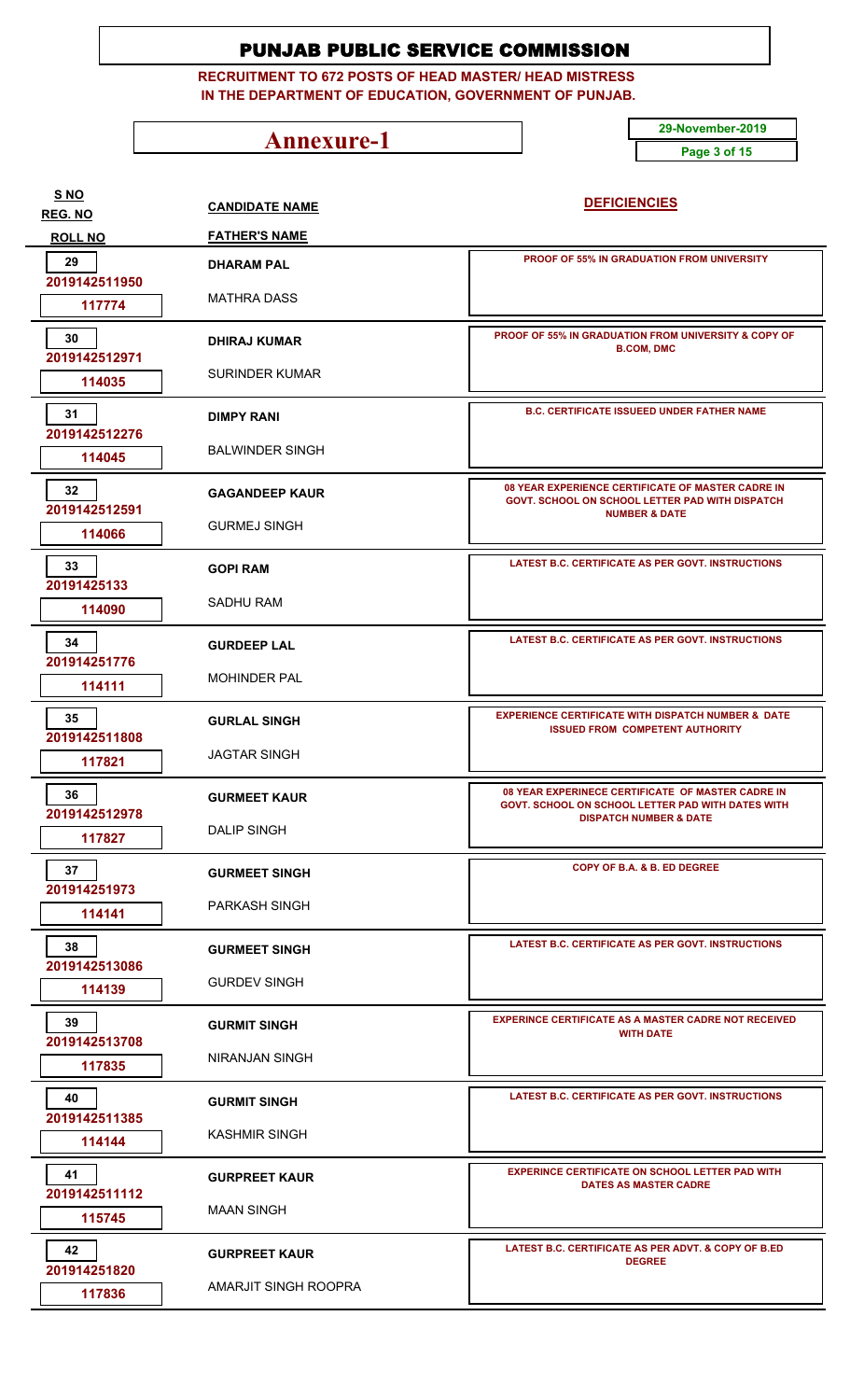**RECRUITMENT TO 672 POSTS OF HEAD MASTER/ HEAD MISTRESS IN THE DEPARTMENT OF EDUCATION, GOVERNMENT OF PUNJAB.**

**Annexure-1** 29-November-2019

**Page 4 of 15**

| S <sub>NO</sub><br><b>REG. NO</b> | <b>CANDIDATE NAME</b>      | <b>DEFICIENCIES</b>                                                                                            |
|-----------------------------------|----------------------------|----------------------------------------------------------------------------------------------------------------|
| <b>ROLL NO</b>                    | <b>FATHER'S NAME</b>       |                                                                                                                |
| 43<br>201914251259                | <b>GURPREET SINGH</b>      | <b>EXPERINECE CERTIFICATE ON SCHOOL LETTER PAD WITH</b><br><b>DISPATCH NUMBER &amp; DATE</b>                   |
| 114177                            | <b>NATHA SINGH</b>         |                                                                                                                |
| 44<br>2019142513817               | <b>GURPREET SINGH</b>      | COPY OF B.A. & B. ED DEGREE                                                                                    |
| 114168                            | <b>GURDEV SINGH</b>        |                                                                                                                |
| 45<br>2019142513862               | <b>GURVINDER SINGH</b>     | 08 YEAR EXPERINECE CERTIFICATE OF MASTER CADRE IN<br>GOVT. SCHOOL ON SCHOOL LETTER PAD WITH DATES WITH         |
| 114186                            | <b>BALVEER SINGH</b>       | DISPATCH NUMBER & DATE, COPY OF B.ED DEGREE                                                                    |
| 46<br>2019142513938               | <b>GURWINDER KAUR</b>      | COPY OF B.ED DEGREE NOT RECIEVED                                                                               |
| 114190                            | <b>GURDEEP SINGH</b>       |                                                                                                                |
| 47<br>2019142512772               | <b>HAPPY NAVNEET SINGH</b> | LATEST B.C. CERTIFICATE AS PER ADVT. & COPY OF B.ED<br><b>DEGREE</b>                                           |
| 114194                            | <b>LAL SINGH</b>           |                                                                                                                |
| 48<br>2019142513784               | <b>HARBHAJAN LAL</b>       | <b>PRROF OF PASSED B.ED DEGREE NOT RECEIVED</b>                                                                |
| 114199                            | <b>HARI CHAND</b>          |                                                                                                                |
| 49<br>2019142511567               | <b>HARDEEP SINGH</b>       | LATEST B.C. CERTIFICATE AS PER ADVT. & COPY OF B.ED<br><b>DEGREE</b>                                           |
| 114206                            | <b>BAKHSISH SINGH</b>      |                                                                                                                |
| 50                                | <b>HARISH KUMAR</b>        | <b>ARMY RELEASE/ DISCHARGE BOOK</b>                                                                            |
| 2019142515<br>117865              | BAKHSHI RAM                |                                                                                                                |
| 51<br>201914251463                | <b>HARMINDER KAUR</b>      | COPY OF B. A DEGREE NOT RECIEVED                                                                               |
| 114248                            | SIMRANJIT SINGH            |                                                                                                                |
| 52<br>2019142512299               | <b>HARPHOOL SINGH</b>      | <b>PROOF OF 55% IN GRADUATION FROM UNIVERSITY</b>                                                              |
| 115659                            | <b>BALDEV SINGH</b>        |                                                                                                                |
| 53<br>2019142511031               | <b>HARPINDER KAUR</b>      | <b>EXPERINECE CERTIFICATE ON SCHOOL LETTER PAD WITH</b><br><b>DISPATCH NUMBER &amp; DATE</b>                   |
| 114251                            | <b>GURCHARN SINGH</b>      |                                                                                                                |
| 54<br>2019142512611               | <b>HARPREET KAUR</b>       | <b>EXPERINECE CERTIFICATE AS A MASTER CADRE IN GOVT.</b><br>SCHOOL ON SCHOOL LETTER PAD & COPY OF B.A. & B.ED. |
| 117892                            | <b>RAM SINGH</b>           | <b>DEGREE</b>                                                                                                  |
| 55<br>2019142512731               | <b>HARPREET KAUR</b>       | COPY OF B.A. & B. ED DEGREE                                                                                    |
| 114254                            | <b>GOBIND SINGH</b>        |                                                                                                                |
| 56<br>2019142513480               | <b>HARPREET SINGH</b>      | PROF OF PASSED B. ED DEGREE/ B.A. DEGREE, DMC NOT<br><b>RECIEVED</b>                                           |
| 117899                            | <b>JOGINDER SINGH</b>      |                                                                                                                |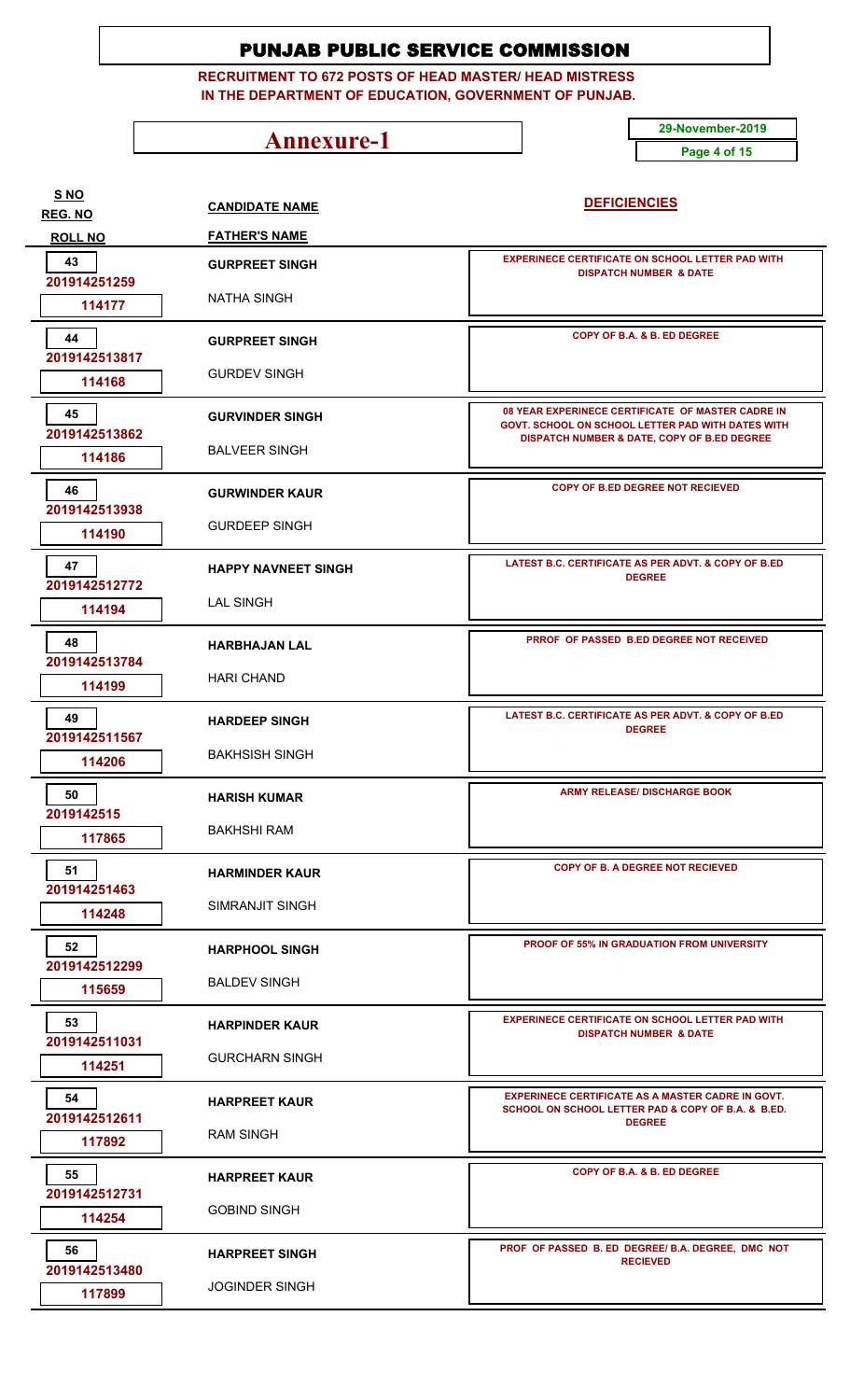**RECRUITMENT TO 672 POSTS OF HEAD MASTER/ HEAD MISTRESS IN THE DEPARTMENT OF EDUCATION, GOVERNMENT OF PUNJAB.**

**Annexure-1** 29-November-2019

**Page 5 of 15**

**CANDIDATE NAME FATHER'S NAME DEFICIENCIES REG. NO ROLL NO S NO HARPREET SINGH** KIRPAL SINGH  **201914251895 114268 EXPERINECE CERTIFICATE ON SCHOOL LETTER PAD WITH DISPATCH NUMBER & DATE 57 HARSHDEV** VED PARKASH  **2019142513215 117904 08 YEAR EXPERIENCE CERTIFICATE OF GOVT. SCHOOL ON FULL TIME CONTRACT BASIS ON SCHOOL LETTER PAD WITH DISPTACH NUMBER AND DATE 58 HEM RAJ** RAM SARUP  **2019142511535 114283 LATEST B.C. CERTIFICATE AS PER ADVT. INDU BALA** DHARAM PAL TANGRY  **2019142513278 114297 COPY OF B. A. DEGREE NOT RECIEVED 60 JAGDEEP SINGH** DARSHAN SINGH  **201914251899 114314 COPY OF FINAL DMC OF B.A. & PROOF OF 55% IN GRADUATION FROM UNIVERSITY 61 JAGDISH SINGH** JOGINDER SINGH  **20191425191 114318 COPY OF B.A. & B. ED DEGREE JAGMEET SINGH** HARNEK SINGH  **2019142512129 117933 EXPERIENCE CERTIFICATE REQUIRED WITH SIGNATURE OF COMPETANT AUTHORITY WITH DISPATCH NUMBER & DATE 63 JAISMINE** HARPAL SINGH BUTTAR  **201914251749 114339 EXPERIENCE CERTIFICATE REQUIRED WITH SIGNATURE OF COMPETANT AUTHORITY WITH DISPATCH NUMBER & DATE 64 JAPINDER SINGH** KAWALJIT SINGH  **2019142513717 117938 EXPERINECE CERTIFICATE ON SCHOOL LETTER PAD WITH DATE AND DISPATCH NUMBER 65 JASKARANJEET SINGH COPY REQUIRED OF BSC 3RD YEAR DMC 66** PARAMJIT SINGH  **201914251724 114351 JASKEERT SINGH** GULBHAR SINGH  **2019142511273 117945 COPY OF BSC DEGREE REQUIRED COPY OF BSC DEGREE REQUIRED JASKIRAN KAUR** BALJINDER SINGH  **2019142511094 117946 EXPERINECE CERTIFICATE ON SCHOOL LETTER PAD WITH DATE AND DISPATCH NUMBER 68 JASPREET KAUR** SURINDER SINGH  **2019142513928 117952 EXPERINECE CERTIFICATE ON SCHOOL LETTER PAD WITH DATE AND DISPATCH NUMBER 69 JASPREET SINGH** SUNDER SINGH  **2019142511608 114369 EXPERINECE CERTIFICATE ON SCHOOL LETTER PAD WITH DATE AND DISPATCH NUMBER 70**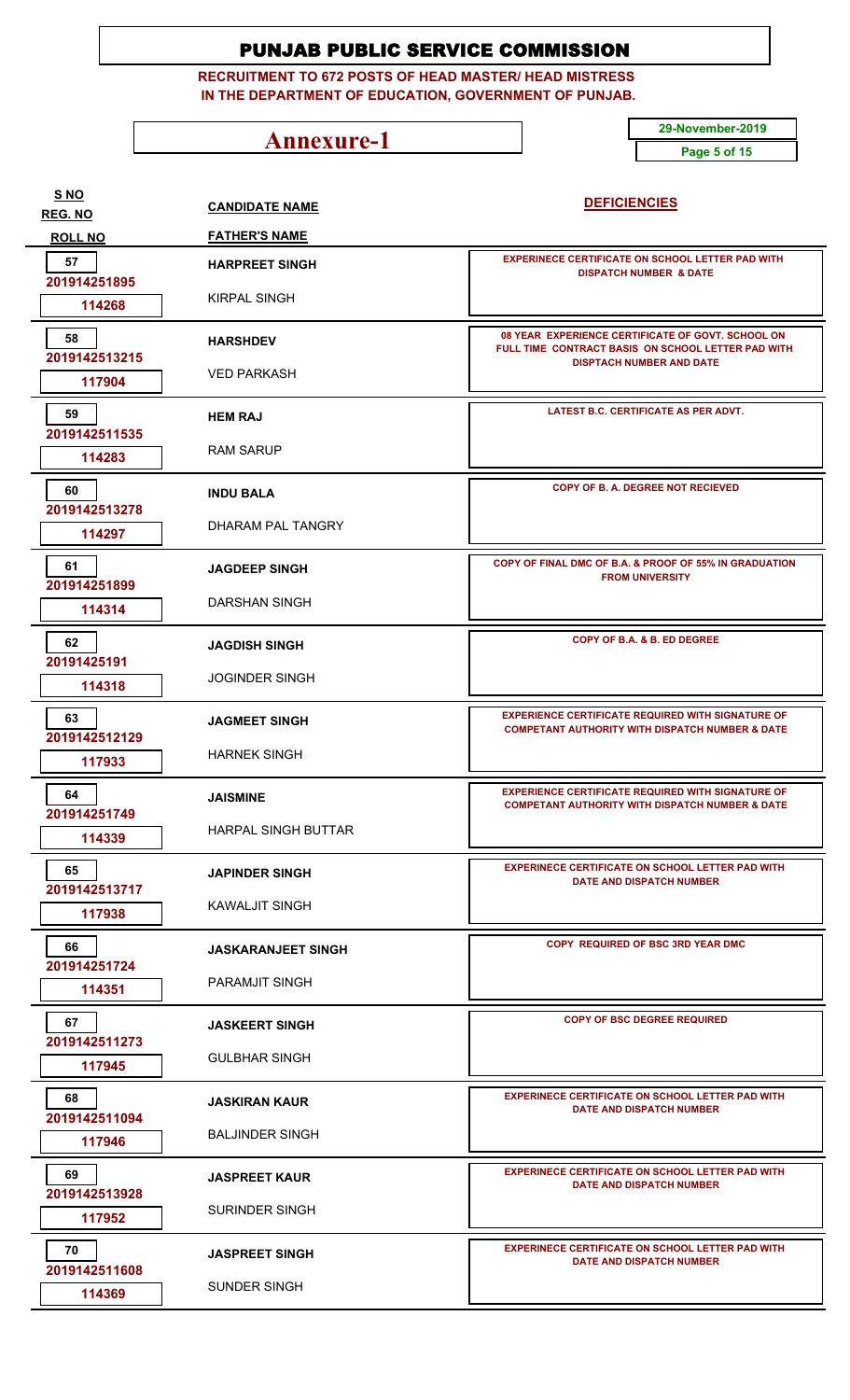**RECRUITMENT TO 672 POSTS OF HEAD MASTER/ HEAD MISTRESS IN THE DEPARTMENT OF EDUCATION, GOVERNMENT OF PUNJAB.**

**Annexure-1** 29-November-2019

**Page 6 of 15**

| <b>S NO</b><br><b>REG. NO</b> | <b>CANDIDATE NAME</b>          | <b>DEFICIENCIES</b>                                                                                          |
|-------------------------------|--------------------------------|--------------------------------------------------------------------------------------------------------------|
| <b>ROLL NO</b>                | <b>FATHER'S NAME</b>           |                                                                                                              |
| 71<br>201914251620            | <b>JASVIR SINGH</b>            | <b>ORIGINAL LDESM CERTIFICATE RELEVENT POST</b>                                                              |
| 114375                        | SATWINDER SINGH                |                                                                                                              |
| 72<br>2019142511692           | <b>JASWINDER SINGH</b>         | <b>EXPERIENCE CERTIFICATE AS MASTER CADRE ISSUED FROM</b><br>A COMPETENT AUTHORITY ON SCHOOL LETTER PAD WITH |
| 114380                        | <b>BALDEV SINGH</b>            | <b>DISPATCH NO. &amp; DATE</b>                                                                               |
| 73<br>2019142511223           | <b>JATINDER SINGH</b>          | ORIGINAL LDESM CERTIFICATE RELEVENT POST                                                                     |
| 115661                        | DARSHAN SINGH                  |                                                                                                              |
| 74<br>2019142511751           | <b>JIWAN KUMAR</b>             | <b>EXPERINECE CERTIFICATE ON SCHOOL LETTER PAD WITH</b><br><b>DATE AND DISPATCH NUMBER</b>                   |
| 114401                        | <b>AMAR NATH</b>               |                                                                                                              |
| 75<br>2019142511184           | <b>JONY GARG</b>               | <b>EXPERINECE CERTIFICATE ON SCHOOL LETTER PAD WITH</b><br><b>DATE AND DISPATCH NUMBER</b>                   |
| 114407                        | <b>TARSEM KUMAR</b>            |                                                                                                              |
| 76<br>201914251189            | <b>JYOTI</b>                   | <b>EXPERINECE CERTIFICATE ON SCHOOL LETTER PAD WITH</b><br><b>DATE AND DISPATCH NUMBER</b>                   |
| 114413                        | <b>SUBHASH CHANDER</b>         |                                                                                                              |
| 77<br>2019142513130           | <b>JYOTI GULSARI</b>           | <b>LATEST S.C. CERTIFICATE AS PER GOVT. INSTRUCTIONS</b>                                                     |
| 114418                        | <b>DHARAMPAL</b>               |                                                                                                              |
| 78<br>2019142512628           | <b>JYOTI KUMARI</b>            | <b>EXPERINCE CERTIFICATE ON SCHOOL LETTER PAD WITH</b><br><b>DISPATCH NUMBER AND DATE</b>                    |
| 114420                        | RAM SARAN SAROYA               |                                                                                                              |
| 79<br>201914251691            | <b>KAMALJEET KAUR</b>          | 08 YEAR EXPERINECE CERTIFICATE OF MASTER CADRE IN<br>GOVT. SCHOOL ON SCHOOL LETTER PAD WITH DATES WITH       |
| 114432                        | <b>HARBHAJAN SINGH</b>         | <b>DISPATCH NUMBER &amp; DATE</b>                                                                            |
| 80<br>2019142511643           | <b>KAMALJEET KAUR</b>          | COPY OF B.ED DEGREE NOT RECIEVED                                                                             |
| 117987                        | SHINDERPAL SINGH               |                                                                                                              |
| 81<br>2019142512123           | <b>KAMALJEET SINGH</b>         | 08 YEAR EXPERIENCE CERTIFICATE OF MASTER CADRE IN<br>GOVT. SCHOOL ON SCHOOL LETTER PAD WITH DISPATCH         |
| 117989                        | PIPAL SINGH                    | <b>NUMBER &amp; DATE</b>                                                                                     |
| 82<br>2019142512610           | <b>KAMALPREET KAUR</b>         | LATEST B.C. CERTIFICATE AS PER GOVT. INSTRUCTIONS                                                            |
| 114437                        | <b>JARNAIL SINGH</b>           |                                                                                                              |
| 83<br>2019142512142           | <b>KAMALPREET SINGH GREWAL</b> | PROOF OF B.A. DEGREE NOT RECEIVED                                                                            |
| 114440                        | AMARJEET SINGH GREWAL          |                                                                                                              |
| 84<br>2019142511682           | <b>KAMALVEER KAUR</b>          | COPY OF B.ED DEGREE NOT RECIEVED                                                                             |
| 114441                        | <b>AJMER SINGH</b>             |                                                                                                              |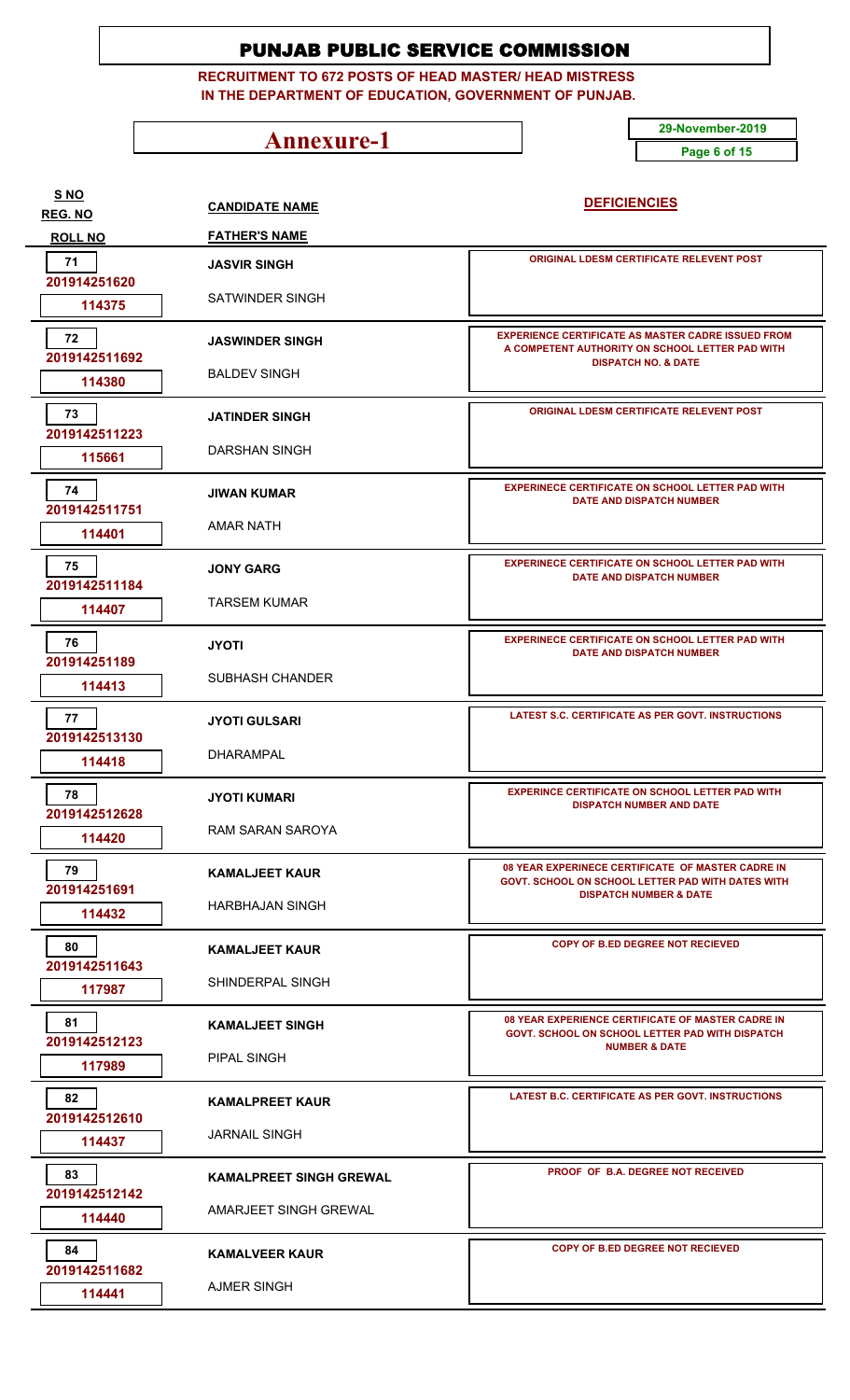**RECRUITMENT TO 672 POSTS OF HEAD MASTER/ HEAD MISTRESS IN THE DEPARTMENT OF EDUCATION, GOVERNMENT OF PUNJAB.**

**Annexure-1** 29-November-2019

**Page 7 of 15**

| <u>S NO</u><br><b>REG. NO</b> | <b>CANDIDATE NAME</b>   | <b>DEFICIENCIES</b>                                                                                                              |
|-------------------------------|-------------------------|----------------------------------------------------------------------------------------------------------------------------------|
| <b>ROLL NO</b>                | <b>FATHER'S NAME</b>    |                                                                                                                                  |
| 85<br>2019142511537           | <b>KANVARDEEP KAUR</b>  | <b>EXPERINECE CERTIFICATE ON SCHOOL LETTER PAD WITH</b><br><b>DATE AND DISPATCH NUMBER</b>                                       |
| 114446                        | <b>BALKARAN SINGH</b>   |                                                                                                                                  |
| 86<br>2019142512691           | <b>KANWALJIT KAUR</b>   | <b>COPY OF BSC &amp; B. ED DEGREE REQUIRED</b>                                                                                   |
| 114448                        | <b>DALBIR SINGH</b>     |                                                                                                                                  |
| 87<br>2019142512979           | <b>KARAMJIT KAUR</b>    | LATEST B.C. CERTIFICATE UNDER FATHER NAME AS PER<br><b>GOVT. INSTRUCTIONS</b>                                                    |
| 114458                        | <b>GURCHARAN SINGH</b>  |                                                                                                                                  |
| 88<br>2019142512402           | <b>KHUSHMINDER KAUR</b> | <b>EXPERIENCE CERTIFICATE OF 8 YEARS AS MASTER CADERE</b><br><b>FROM GOVT, SCHOOL</b>                                            |
| 114479                        | <b>LAKHVIR SINGH</b>    |                                                                                                                                  |
| 89<br>2019142511350           | <b>KIKKAR SINGH</b>     | LATEST B.C. CERTIFICATE AS PER GOVT. INSTRUCTIONS                                                                                |
| 114482                        | <b>SURINDER SINGH</b>   |                                                                                                                                  |
| 90<br>2019142513246           | <b>KOMAL TRIKHA</b>     | <b>COPY OF B. ED DEGREE REQUIRED</b>                                                                                             |
| 118023                        | <b>ASHOK KUMAR</b>      |                                                                                                                                  |
| 91<br>2019142513990           | <b>KULDEEP KAUR</b>     | <b>EXPERINECE CERTIFICATE ON SCHOOL LETTER PAD WITH</b><br><b>DATE AND DISPATCH NUMBER</b>                                       |
| 114499                        | <b>DARSHAN SINGH</b>    |                                                                                                                                  |
| 92<br>2019142512555           | <b>KULVEER KAUR</b>     | 08 YEARS EXPERIENCE CERTIFICATE AS MASTER CADRE ON<br><b>SCHOOL LETTER PAD IN GOVT. SCHOOL</b>                                   |
| 114517                        | <b>BALWINDER SINGH</b>  |                                                                                                                                  |
| 93<br>2019142511463           | <b>KULVEER SINGH</b>    | 08 YEAR EXPERIENCE CERTIFICATE OF GOVT. SCHOOL ON<br>FULL TIME CONTRACT BASIS ON SCHOOL LETTER PAD WITH                          |
| 114519                        | KULWANT SINGH           | <b>DISPTACH NUMBER AND DATE</b>                                                                                                  |
| 94<br>2019142513584           | <b>KULVINDER KAUR</b>   | <b>COPY OF BSC. DEGREE REQUIRED</b>                                                                                              |
| 118037                        | <b>GURMUKH SINGH</b>    |                                                                                                                                  |
| 95<br>2019142513778           | <b>KULWANT KAUR</b>     | 08 YEAR EXPERIENCE CERTIFICATE OF MASTER CADRE IN<br>GOVT. SCHOOL ON SCHOOL LETTER PAD WITH DISPATCH<br><b>NUMBER &amp; DATE</b> |
| 114523                        | <b>PAVITER SINGH</b>    |                                                                                                                                  |
| 96<br>2019142511105           | <b>KULWINDER SINGH</b>  | <b>PROOF OF 55% IN GRADUATION FROM UNIVERSITY</b>                                                                                |
| 114536                        | SULAKHAN SINGH          |                                                                                                                                  |
| 97<br>20191425123             | <b>KULWINDER SINGH</b>  | <b>PROOF OF 55% IN GRADUATION FROM UNIVERSITY</b>                                                                                |
| 115662                        | <b>BALBIR SINGH</b>     |                                                                                                                                  |
| 98<br>2019142512361           | <b>KUNDAN LAL</b>       | LATEST B.C. CERTIFICATE AS PER GOVT. INSTRUCTIONS                                                                                |
| 114540                        | <b>HANUMAN DAS</b>      |                                                                                                                                  |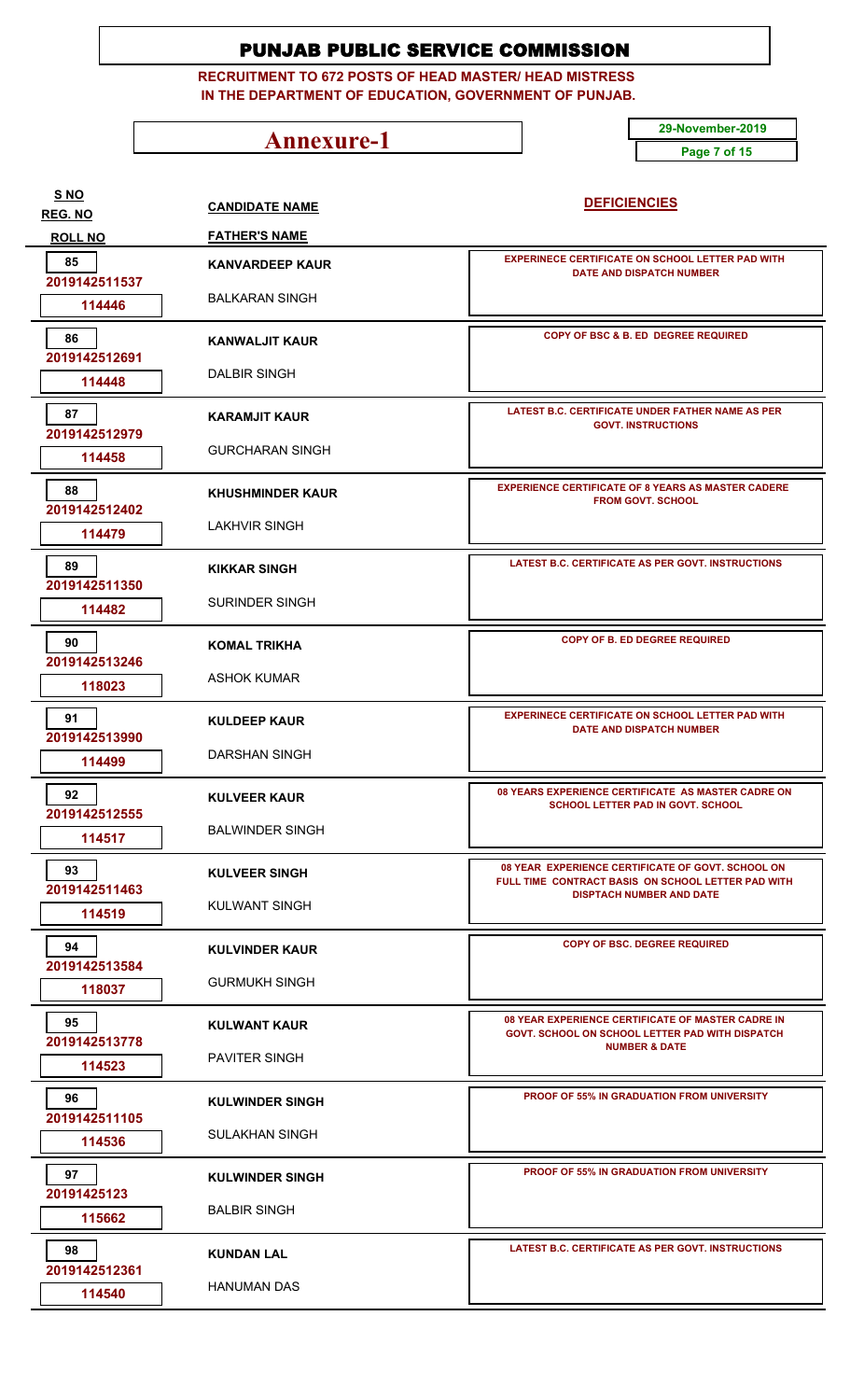**RECRUITMENT TO 672 POSTS OF HEAD MASTER/ HEAD MISTRESS IN THE DEPARTMENT OF EDUCATION, GOVERNMENT OF PUNJAB.**

**Annexure-1** 29-November-2019

**Page 8 of 15**

| <u>S NO</u><br>REG. NO | <b>CANDIDATE NAME</b>      | <b>DEFICIENCIES</b>                                                                                                        |
|------------------------|----------------------------|----------------------------------------------------------------------------------------------------------------------------|
| <b>ROLL NO</b>         | <b>FATHER'S NAME</b>       |                                                                                                                            |
| 99<br>2019142513906    | <b>KUSUM</b>               | 08 YEAR EXPERIENCE CERTIFICATE OF GOVT. SCHOOL ON<br>FULL TIME CONTRACT BASIS ON SCHOOL LETTER PAD WITH                    |
| 118046                 | RAJ PAL                    | <b>DISPTACH NUMBER AND DATE</b>                                                                                            |
| 100<br>201914251473    | <b>LAKHWINDER KAUR</b>     | <b>LATEST B.C. CERTIFICATE WITH FATHER'S NAME</b>                                                                          |
| 118052                 | <b>JAGJEET SINGH</b>       |                                                                                                                            |
| 101<br>201914251119    | <b>MANDEEP KAUR</b>        | <b>EXPERINCE CERTIFICATE ON SCHOOL LETTER PAD WITH</b><br><b>DATES</b>                                                     |
| 114585                 | HARBANS SINGH              |                                                                                                                            |
| 102<br>2019142513902   | <b>MANDEEP KAUR</b>        | <b>COMPLETE 08 YEAR EXPERIENCE CERTIFICATE AS A MASTER</b><br><b>CADRE ON SCHOOL LETTER PAD WITH DISPTACH NUMBER &amp;</b> |
| 114596                 | <b>SURINDER PAL SINGH</b>  | <b>DATE</b>                                                                                                                |
| 103<br>2019142513263   | <b>MANDEEP KAUR</b>        | LATEST B.C. CERTIFICATE AS PER GOVT. INSTRUCTIONS                                                                          |
| 114586                 | <b>HARJINDER SINGH</b>     |                                                                                                                            |
| 104<br>2019142513430   | <b>MANINDER SINGH</b>      | COPY OF B.A. & B. ED DEGREE                                                                                                |
| 118096                 | PARMINDER SINGH            |                                                                                                                            |
| 105<br>201914251172    | <b>MANJEET SINGH</b>       | <b>EXPERICE CERTIFICATE REQUIRED WITH DISPTACH NUMBER</b><br><b>AND DATE</b>                                               |
| 114627                 | <b>LAHORA SINGH</b>        |                                                                                                                            |
| 106<br>2019142511789   | <b>MANJIT KAUR</b>         | <b>ORIGINAL LDESM CERTIFICATE RELEVENT POST</b>                                                                            |
| 118110                 | PARAMJIT SINGH             |                                                                                                                            |
| 107<br>2019142511979   | <b>MANJU BALA</b>          | <b>LATEST B.C. CERTIFICATE AS PER GOVT. INSTRUCTIONS</b>                                                                   |
| 114636                 | <b>BEG CHAND</b>           |                                                                                                                            |
| 108<br>2019142512949   | <b>MANMEET KAUR SANDHU</b> | <b>EXPERINCE CERTIFICATE ON SCHOOL LETTER PAD WITH</b><br><b>DISPATCH NUMBER AND DATE</b>                                  |
| 118117                 | <b>BHUPINDER PAL SINGH</b> |                                                                                                                            |
| 109<br>201914251130    | <b>MANPREET KAUR</b>       | 08 YEAR EXPERIENCE CERTIFICATE OF GOVT. SCHOOL ON<br>FULL TIME CONTRACT BASIS ON SCHOOL LETTER PAD WITH                    |
| 114650                 | DHARAMPAL SINGH            | <b>DISPTACH NUMBER AND DATE</b>                                                                                            |
| 110<br>2019142513504   | <b>MANSHINDER KAUR</b>     | <b>PROOF OF PUNJABI PASS AND DATE OF BIRTH AT METRIC</b><br><b>LEVEL</b>                                                   |
| 118131                 | <b>SUKHWANT SINGH</b>      |                                                                                                                            |
| 111<br>2019142513103   | <b>MEENAKSHI DHARWAL</b>   | <b>COMPLETE 08 YEAR EXPERIENCE CERTIFICATE AS A MASTER</b><br><b>CADRE ON SCHOOL LETTER PAD.</b>                           |
| 114672                 | KANTI CHANDER              |                                                                                                                            |
| 112<br>201914251737    | <b>MINAKSHI BHALLA</b>     | COPY OF B. A. DEGREE NOT RECIEVED                                                                                          |
| 114685                 | OM PARKASH BHALLA          |                                                                                                                            |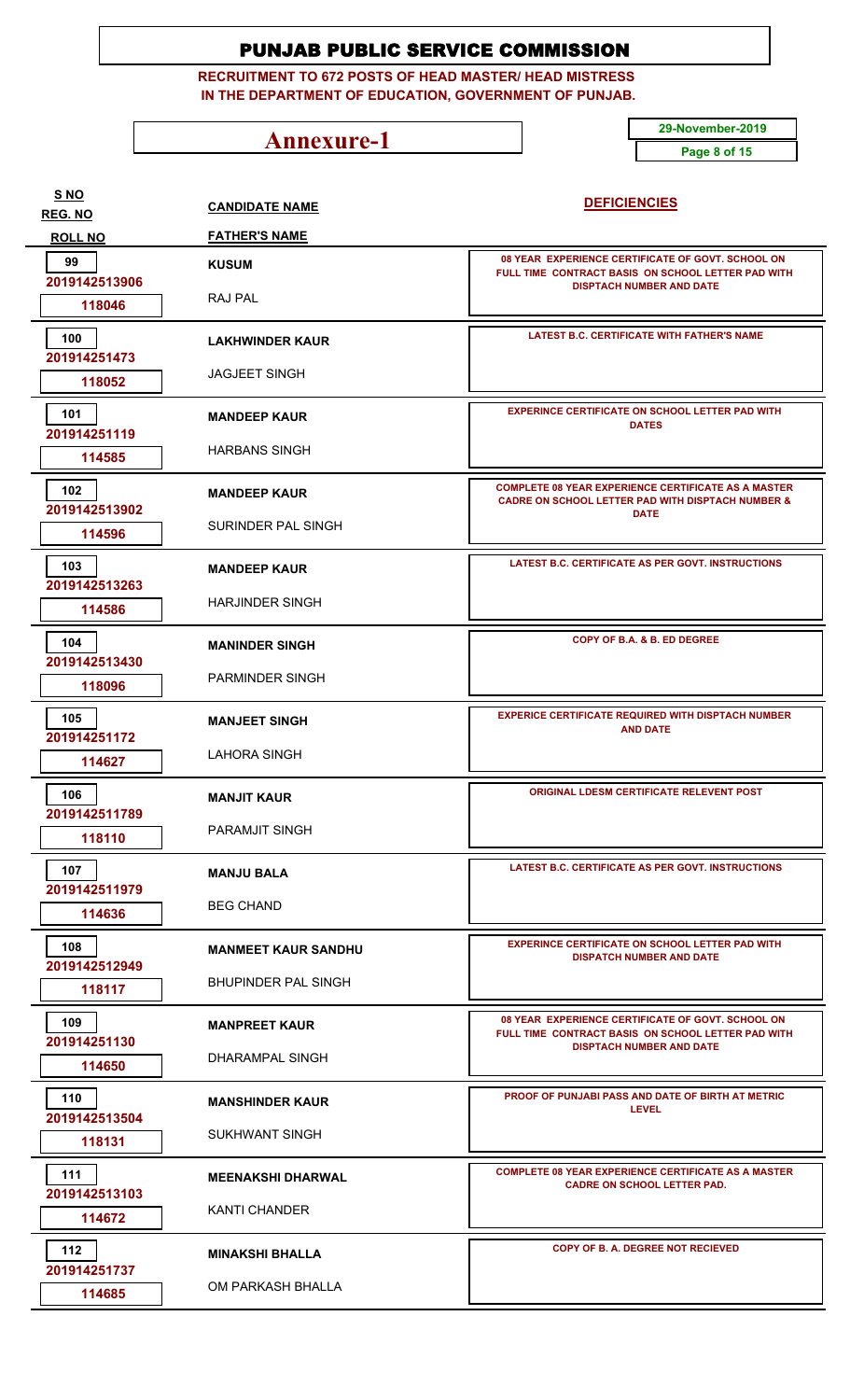**RECRUITMENT TO 672 POSTS OF HEAD MASTER/ HEAD MISTRESS IN THE DEPARTMENT OF EDUCATION, GOVERNMENT OF PUNJAB.**

**Annexure-1** 29-November-2019

**Page 9 of 15**

| S NO<br><b>REG. NO</b> | <b>CANDIDATE NAME</b>    | <b>DEFICIENCIES</b>                                                                                                                        |
|------------------------|--------------------------|--------------------------------------------------------------------------------------------------------------------------------------------|
| <b>ROLL NO</b>         | <b>FATHER'S NAME</b>     |                                                                                                                                            |
| 113<br>201914251430    | <b>MOHD IMRAN</b>        | 08 YEARS EXPERINCE CERTIFICATE EXCLUDE BREAKS ON<br>SCHOOL LETTER PAD WITH DATES AS MASTER CADRE IN                                        |
| 114692                 | <b>GHULAM KIBRIYA</b>    | <b>GOVT. SCHOOL</b>                                                                                                                        |
| 114<br>201914251702    | <b>MOHINDERPAL KAUR</b>  | <b>EXPERIENCE CERTIFICATE REQUIRED AS MASTER CADRE ON</b><br>SCHOOL LETTER PAD WITH DISPATCH NUMBER & DATE                                 |
| 118148                 | <b>BALDEV SINGH</b>      |                                                                                                                                            |
| 115<br>201914251611    | <b>NAVEEN KUMAR</b>      | <b>PROOF OF 55% IN GRADUATION FROM UNIVERSITY</b>                                                                                          |
| 114750                 | <b>HUKAM CHAND</b>       |                                                                                                                                            |
| 116<br>201914251138    | <b>NAVKIRAN SHARMA</b>   | <b>EXPERINCE CERTIFICATE ON SCHOOL LETTER PAD WITH</b><br><b>DATES</b>                                                                     |
| 114759                 | SUKHDARSHAN SHARMA       |                                                                                                                                            |
| 117<br>2019142511541   | <b>NAVNEET JALANDHRI</b> | <b>EXPERINCE CERTIFICATE ON SCHOOL LETTER PAD WITH</b><br><b>DATES AS MASTER CADRE</b>                                                     |
| 114761                 | <b>HARBANS LAL</b>       |                                                                                                                                            |
| 118<br>2019142512955   | <b>NAVNEET SHARMA</b>    | <b>COMPLETE 08 YEAR EXPERIENCE CERTIFICATE AS A MASTER</b><br><b>CADRE ON SCHOOL LETTER PAD.</b>                                           |
| 114771                 | RAJINDERPAL SHARMA       |                                                                                                                                            |
| 119<br>2019142512149   | <b>NAVPREET KAUR</b>     | COPY OF B. A. & B. ED DEGREE NOT RECIEVED                                                                                                  |
| 114776                 | <b>JOGINDER SINGH</b>    |                                                                                                                                            |
| 120<br>2019142513961   | <b>NEETU BALA</b>        | ORGINAL LDESM CERTIFICATE WITH RELEVANT POST                                                                                               |
| 118218                 | NATHA RAM                |                                                                                                                                            |
| 121<br>2019142511565   | <b>NEETU KAMBOJ</b>      | 08 YEARS EXPERINCE CERTIFICATE EXCLUDE BREAKS ON<br>SCHOOL LETTER PAD WITH DATES AS MASTER CADRE IN                                        |
| 114807                 | JHANDA RAM               | <b>GOVT. SCHOOL</b>                                                                                                                        |
| 122<br>201914251402    | NIDHI RANI               | ORGINAL LDESM CERTIFICATE WITH RELEVANT POST                                                                                               |
| 118222                 | <b>ASHOK KUMAR</b>       |                                                                                                                                            |
| 123<br>2019142513089   | <b>NIRMAL SINGH</b>      | LATEST B.C. CERTIFICATE AS PER GOVT. INSTRUCTIONS                                                                                          |
| 118229                 | <b>GURBAX SINGH</b>      |                                                                                                                                            |
| 124<br>20191425190     | <b>NISHU RANI</b>        | 08 YEAR EXPERIENCE CERTIFICATE OF GOVT. SCHOOL ON<br>FULL TIME CONTRACT BASIS ON SCHOOL LETTER PAD WITH<br><b>DISPTACH NUMBER AND DATE</b> |
| 114825                 | <b>SHIV KUMAR</b>        |                                                                                                                                            |
| 125<br>2019142513727   | <b>PARAMJEET KAUR</b>    | <b>B.C. CERTIFICATE ISSUEE UNDER FATHER NAME</b>                                                                                           |
| 114845                 | <b>GURCHARAN SINGH</b>   |                                                                                                                                            |
| 126<br>2019142511078   | <b>PARAMJIT KAUR</b>     | ORGINAL LDESM CERTIFICATE WITH RELEVANT POST                                                                                               |
| 114848                 | <b>GURMEET SINGH</b>     |                                                                                                                                            |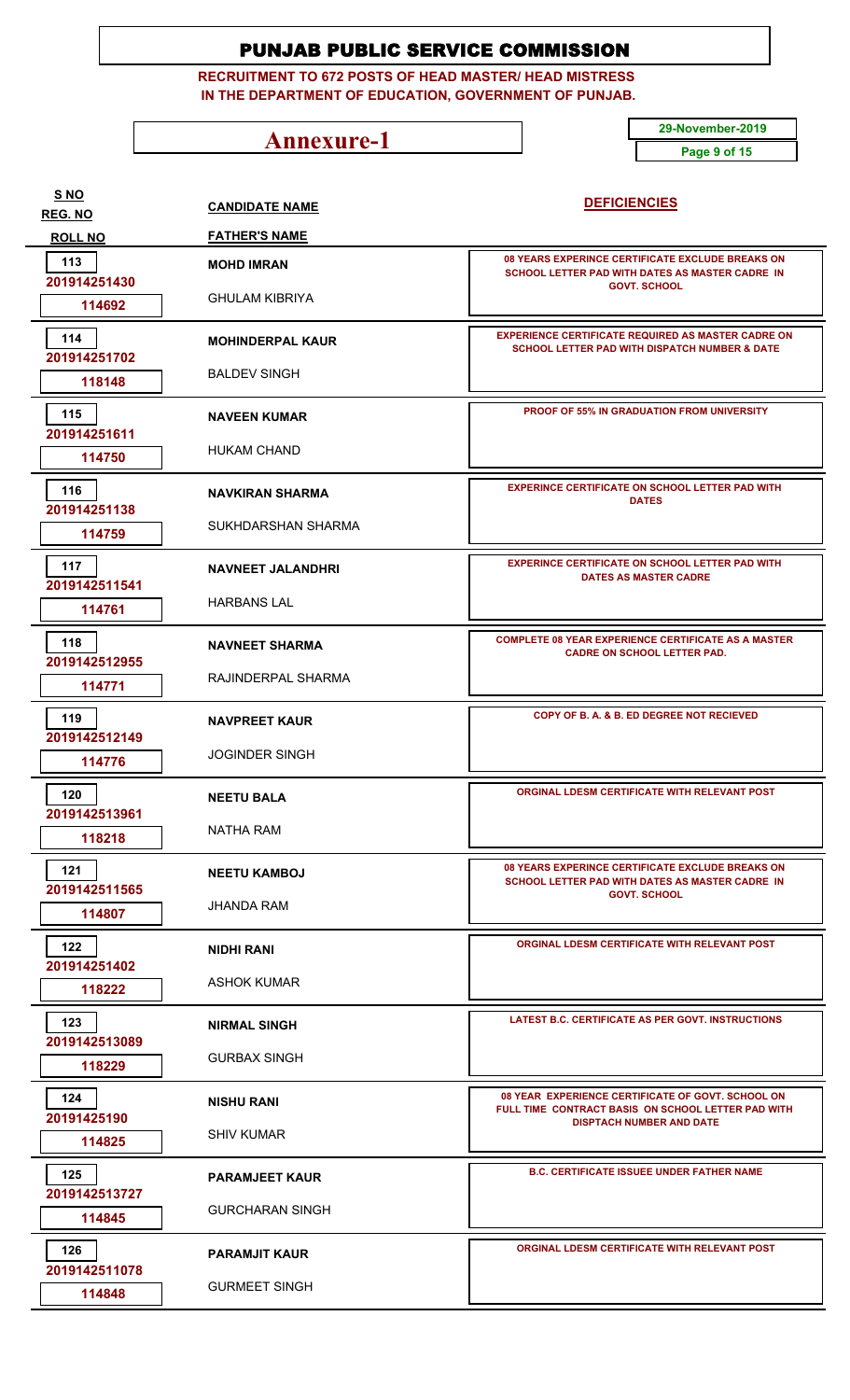**RECRUITMENT TO 672 POSTS OF HEAD MASTER/ HEAD MISTRESS IN THE DEPARTMENT OF EDUCATION, GOVERNMENT OF PUNJAB.**

**Annexure-1** 29-November-2019

**Page 10 of 15**

**CANDIDATE NAME FATHER'S NAME DEFICIENCIES REG. NO ROLL NO S NO PARAS DHIR** YASH PAL DHIR  **2019142513261 114856 COPY OF B. ED DEGREE NOT RECIEVED PARAS DHIR 127 PARVEEN KUMAR** JAGDISH KUMAR  **2019142511073 118274 08 YEARS EXPERINCE CERTIFICATE EXCLUDE BREAKS ON SCHOOL LETTER PAD WITH DATES AS MASTER CADRE IN GOVT. SCHOOL 128 PARVINDER KUMAR** TIRATH RAM  **2019142512228 114895 LATEST B.C. CERTIFICATE AS PER GOVT. INSTRUCTIONS 129 PAWAN KUMAR** GIAN CHAND  **2019142513859 118286 LATEST B.C. CERTIFICATE AS PER GOVT. INSTRUCTIONS 130 POOJA DEVI** PREM DASS  **2019142513218 114916 LATEST B.C. PUNJAB CERTIFICATE UNDER FATHER NAME AS PER GOVT. INSTRUCTIONS & LATEST PUNJAB RESIDENCE CERTIFICATE 131 POONAM** PIARA LAL  **201914251269 114929 08 YEAR EXPERIENCE CERTIFICATE OF MASTER CADRE IN GOVT. SCHOOL ON SCHOOL LETTER PAD WITH DISPATCH NUMBER & DATE 132 PRERNA CHHABRA** PRERM NATH  **201914251712 114955 EXPERIENCE CERTIFICATE ON SCHOOL LETTER PAD PRIYA BANSAL** CHETAN PARKASH  **201914251738 118322 EXPERIENCE CERTIFICATE ON SCHOOL LETTER PAD 134 EXPERIENCE CERTIFICATE ON SCHOOL LETTER PAD PUJA VERMA** SUKHDEV PAL VERMA  **201914251798 118332 EXPERIENCE CERTIFICATE MENTIONING CONTINUTION OF SERVICE WITH DATES AS A MASTER CADRE 135 PURAN NATH** PREM NATH  **201914251746 114969 EXPERIENCE CERTIFICATE AS MASTER CADRE ISSUED FROM A COMPETENT AUTHORITY ON SCHOOL LETTER PAD 136 RACHNA RANI** PARDEEP KUMAR  **2019142512641 114980 LATEST B.C. PUNJAB CERTIFICATE AS PER GOVT. INSTRUCTIONS 137 RAJ KUMAR** CHARANJEET LAL  **2019142513515 118347 COPY OF B. ED DEGREE NOT RECIEVED RAJDEEP SINGH** HAKAM SINGH  **2019142513151 115005 ORIGINAL LDESM CERTIFICATE RELEVENT POST RAJEEV SHARMA** BHAGAT RAM  **2019142511660 115008 EXPERIENCE CERTIFICATE WITH DATE OF ISSUE AND NUMBER 08 YEAR EXPERIENCE OF MASTER CADRE 140**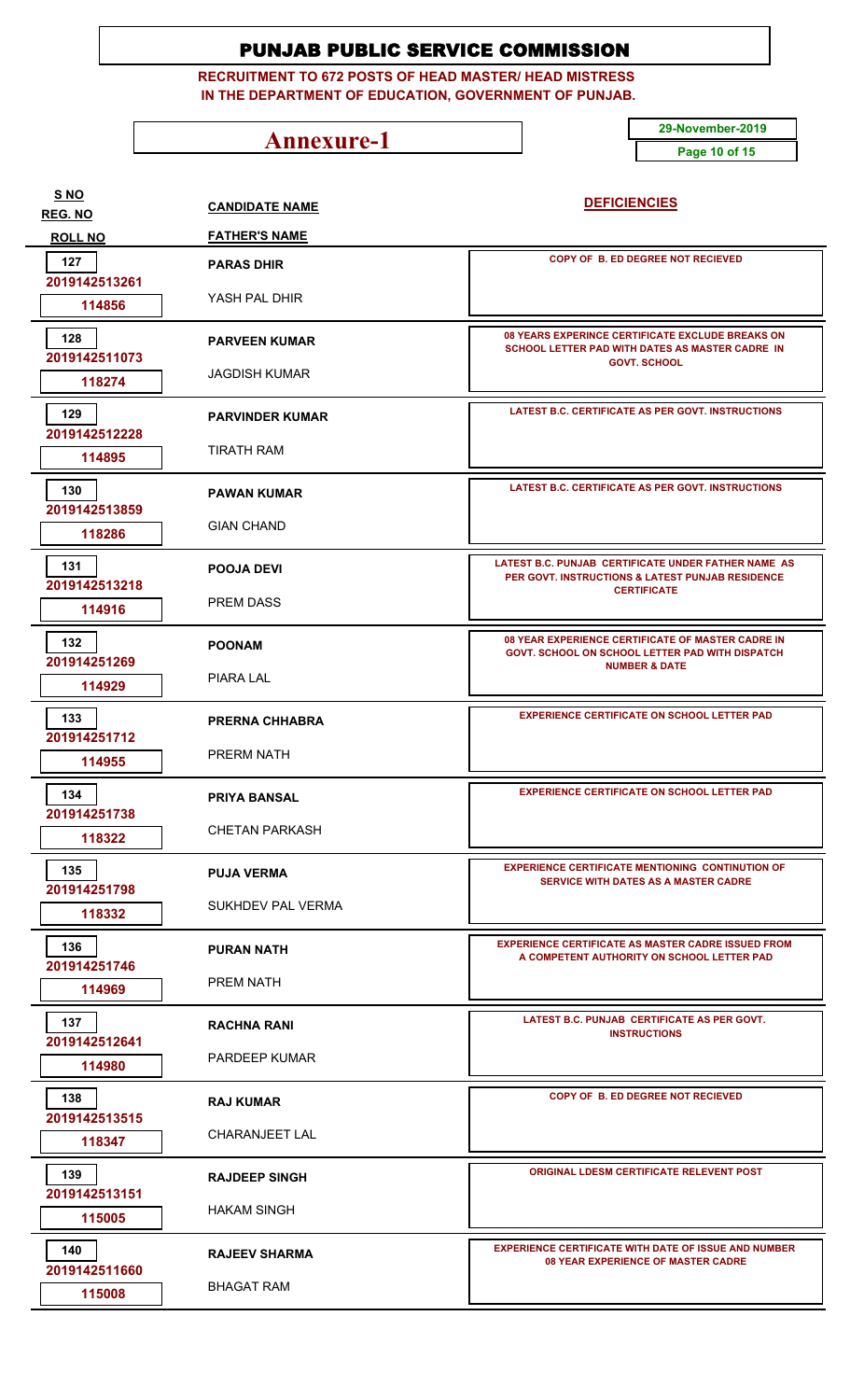**RECRUITMENT TO 672 POSTS OF HEAD MASTER/ HEAD MISTRESS IN THE DEPARTMENT OF EDUCATION, GOVERNMENT OF PUNJAB.**

**Annexure-1** 29-November-2019

**Page 11 of 15**

| <b>S NO</b><br><b>REG. NO</b> | <b>CANDIDATE NAME</b>     | <b>DEFICIENCIES</b>                                                                                          |
|-------------------------------|---------------------------|--------------------------------------------------------------------------------------------------------------|
| <b>ROLL NO</b>                | <b>FATHER'S NAME</b>      |                                                                                                              |
| 141<br>2019142512479          | <b>RAJINDER KAUR</b>      | <b>BALMIKI MAZHBI, PB. CERTIFICATE ISSUED WITH FATHER</b><br><b>NAMER &amp; latest Residence certificate</b> |
| 115019                        | <b>HARDAM SINGH SIDHU</b> |                                                                                                              |
| 142<br>2019142511001          | <b>RAJINDER KAUR</b>      | <b>EXPERIENCE CERTIFICATE WITH DATES</b>                                                                     |
| 115023                        | <b>TARSEM SINGH</b>       |                                                                                                              |
| 143<br>2019142511216          | <b>RAJINDER SINGH</b>     | <b>PROOF OF 55% IN GRADUATION FROM UNIVERSITY</b>                                                            |
| 115030                        | <b>MUKHTIAR SINGH</b>     |                                                                                                              |
| 144<br>2019142513947          | <b>RAJIV KUMAR</b>        | <b>PROOF OF 55% IN GRADUATION FROM UNIVERSITY &amp;</b><br><b>EXPERIECE CERTIFICATE ON SCHOOL LETTER PAD</b> |
| 115033                        | <b>GURAN DITTA RAM</b>    |                                                                                                              |
| 145<br>2019142513436          | <b>RAJNI BALA</b>         | COPY OF B.A. & B. ED DEGREE                                                                                  |
| 115045                        | <b>KANWALJIT SINGH</b>    |                                                                                                              |
| 146<br>2019142512801          | <b>RAJNI CHAHAL</b>       | S.C. CERTIFICATE GOVT. PRESCRIBED FORMT                                                                      |
| 115048                        | CHAMAN LAL CHAHAL         |                                                                                                              |
| 147<br>2019142512528          | <b>RAJNI SHARMA</b>       | <b>EXPERIENCE CERTIFICATE AS MASTER CADRE ISSUED FROM</b><br>A COMPETENT AUTHORITY ON SCHOOL LETTER PAD      |
| 118389                        | <b>MANGAT RAM</b>         |                                                                                                              |
| 148<br>2019142511961          | <b>RAJVEER KAUR</b>       | <b>EXPERIENCE CERTIFICATE NOT RECEIVED AS PER ADVT.</b>                                                      |
| 118394                        | <b>MALKEET SINGH</b>      |                                                                                                              |
| 149<br>201914251340           | <b>RAJVINDER SINGH</b>    | <b>EXPERIENCE CERTIFICATE AS MASTER CADRE ISSUED FROM</b><br>A COMPETENT AUTHORITY ON SCHOOL LETTER PAD      |
| 115061                        | <b>HARNEK SINGH</b>       |                                                                                                              |
| 150<br>2019142512303          | <b>RAKESH KUMAR</b>       | LATEST B.C. CERTIFICTE AS PER GOVT. INSTRUCTION                                                              |
| 115075                        | JAWAHARA RAM              |                                                                                                              |
| 151<br>2019142512038          | <b>RAM CHANDER</b>        | PROOF OF PASSED B.ED. DEGREE NOT RECEIVED                                                                    |
| 118416                        | KANSHI RAM                |                                                                                                              |
| 152<br>2019142514130          | <b>RAMANDEEP KAUR</b>     | LATEST B.C. CERTIFICTE AS PER GOVT. INSTRUCTION                                                              |
| 115098                        | <b>HARBANS SINGH</b>      |                                                                                                              |
| 153<br>2019142512424          | <b>RAMESH SINGH</b>       | LATEST B.C. CERTIFICTE AS PER GOVT. INSTRUCTION & B.ED<br><b>DEGREE</b>                                      |
| 115115                        | <b>TARA SINGH</b>         |                                                                                                              |
| 154<br>2019142512583          | <b>RAMINDER SINGH</b>     | LATEST B.C. CERTIFICTE AS PER GOVT. INSTRUCTION & BSC.<br><b>DEGREE &amp; ALL DMC, B.ED DEGREE</b>           |
| 115117                        | <b>LAL SINGH</b>          |                                                                                                              |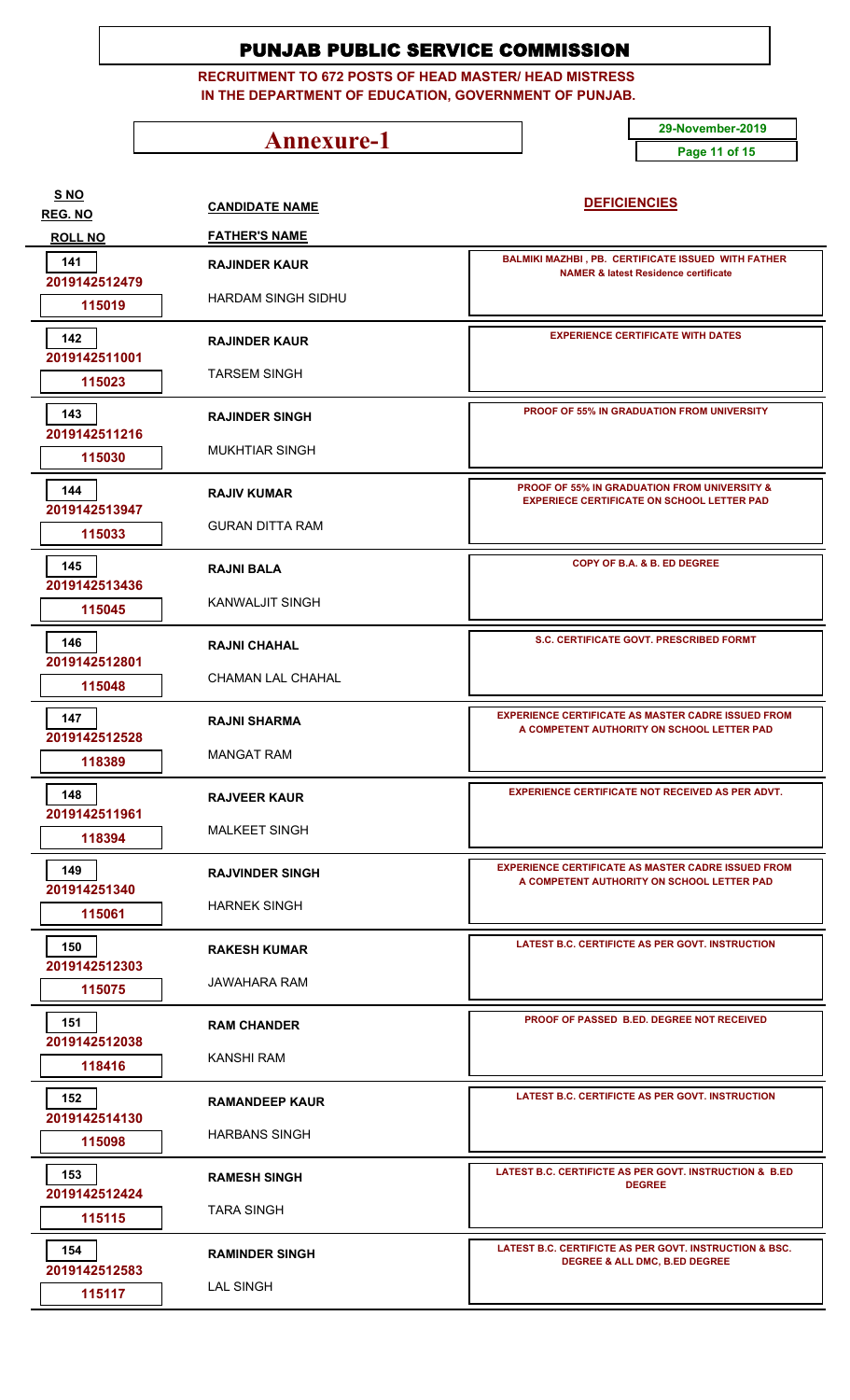**RECRUITMENT TO 672 POSTS OF HEAD MASTER/ HEAD MISTRESS IN THE DEPARTMENT OF EDUCATION, GOVERNMENT OF PUNJAB.**

**Annexure-1** 29-November-2019

**Page 12 of 15**

| SNO                       | <b>CANDIDATE NAME</b>   | <b>DEFICIENCIES</b>                                                                                  |
|---------------------------|-------------------------|------------------------------------------------------------------------------------------------------|
| REG. NO<br><b>ROLL NO</b> | <b>FATHER'S NAME</b>    |                                                                                                      |
| 155                       | <b>RANJEETA DEVI</b>    | <b>COPY OF B.ED. DEGREE</b>                                                                          |
| 2019142512969             |                         |                                                                                                      |
| 115125                    | <b>RAJINDER KUMAR</b>   |                                                                                                      |
| 156                       | <b>RANJIT SINGH</b>     | <b>EXPERIENCE CERTIFICATE ON SCHOOL LETTER PAD</b>                                                   |
| 2019142513921             | <b>BALDEV SINGH</b>     |                                                                                                      |
| 118450                    |                         |                                                                                                      |
| 157<br>2019142513680      | <b>RAVINDER KAUR</b>    | <b>EXPERIENCE CERTIFICATE ON SCHOOL LETTER PAD</b>                                                   |
| 115145                    | NAHAR SINGH             |                                                                                                      |
| 158                       | <b>RAVINDER KUMAR</b>   | <b>EXPERIENCE CERTIFICATE ON SCHOOL LETTER PAD WITH</b><br><b>DATES</b>                              |
| 2019142513587             | <b>MEHAR CHAND</b>      |                                                                                                      |
| 118463                    |                         |                                                                                                      |
| 159<br>2019142511963      | <b>REETA RANI</b>       | <b>EXPERIENCE CERTIFICATE CONTINUTION OF SERVICE WITH</b><br>DATES AS A MASTER CADRE                 |
| 118477                    | <b>SHIV LAL</b>         |                                                                                                      |
| 160                       |                         | LATEST B.C. CERTIFICTE AS PER GOVT. INSTRUCTION                                                      |
| 2019142511747             | <b>REETU BALA</b>       |                                                                                                      |
| 115164                    | <b>VINOD KUMAR</b>      |                                                                                                      |
| 161<br>201914251910       | <b>REKHA JINDAL</b>     | COPY OF BSC DEGREE NOT RECIEVED                                                                      |
| 115167                    | <b>TARSEM JINDAL</b>    |                                                                                                      |
| 162                       |                         | <b>EXPERINCE CERTIFICATE ON SCHOOL LETTER PAD WITH</b>                                               |
| 201914251748              | <b>REKHA RANI</b>       | <b>DATES</b>                                                                                         |
| 118481                    | <b>SURINDER PAUL</b>    |                                                                                                      |
| 163                       | <b>REKHA RANI</b>       | <b>PROOF OF 55% IN GRADUATION FROM UNIVERSITY</b>                                                    |
| 2019142513651             | <b>SURTI LAL</b>        |                                                                                                      |
| 115168                    |                         |                                                                                                      |
| 164<br>2019142511557      | <b>RENU BALA</b>        | S.C, PB. CERTIFICATE WITH FATHER NAMER                                                               |
| 118486                    | ROOP LAL                |                                                                                                      |
| 165                       | <b>RENUKA</b>           | 08 YEAR EXPERINECE CERTIFICATE OF MASTER CADRE IN                                                    |
| 2019142511654             |                         | GOVT. SCHOOL ON SCHOOL LETTER PAD WITH DATES WITH<br>DISPATCH NUMBER & DATE, COPY OF B.ED DEGREE/DMC |
| 115180                    | DES RAJ                 |                                                                                                      |
| 166                       | <b>RITU</b>             | <b>EXPERIENCE CERTIFICATE ISSUED FROM COMPETANT</b><br><b>AUTHORITY &amp; COPY OF B. A. DEGREE</b>   |
| 2019142513987<br>115197   | <b>SUBHASH CHANDER</b>  |                                                                                                      |
|                           |                         | <b>EXPERIENCE CERTIFICATE ISSUED FROM COMPETANT</b>                                                  |
| 167<br>2019142512688      | <b>RITU RANI</b>        | <b>AUTHORITY WITH DATES</b>                                                                          |
| 115204                    | SURINDER PAL SHARMA     |                                                                                                      |
| 168                       | <b>ROMA</b>             | COPY OF B.A. & B. ED DEGREE & ORIGINAL LDESM, PB                                                     |
| 2019142511127             | <b>JAI CHAND MISHRA</b> | <b>CERTIFICATE</b>                                                                                   |
| 115210                    |                         |                                                                                                      |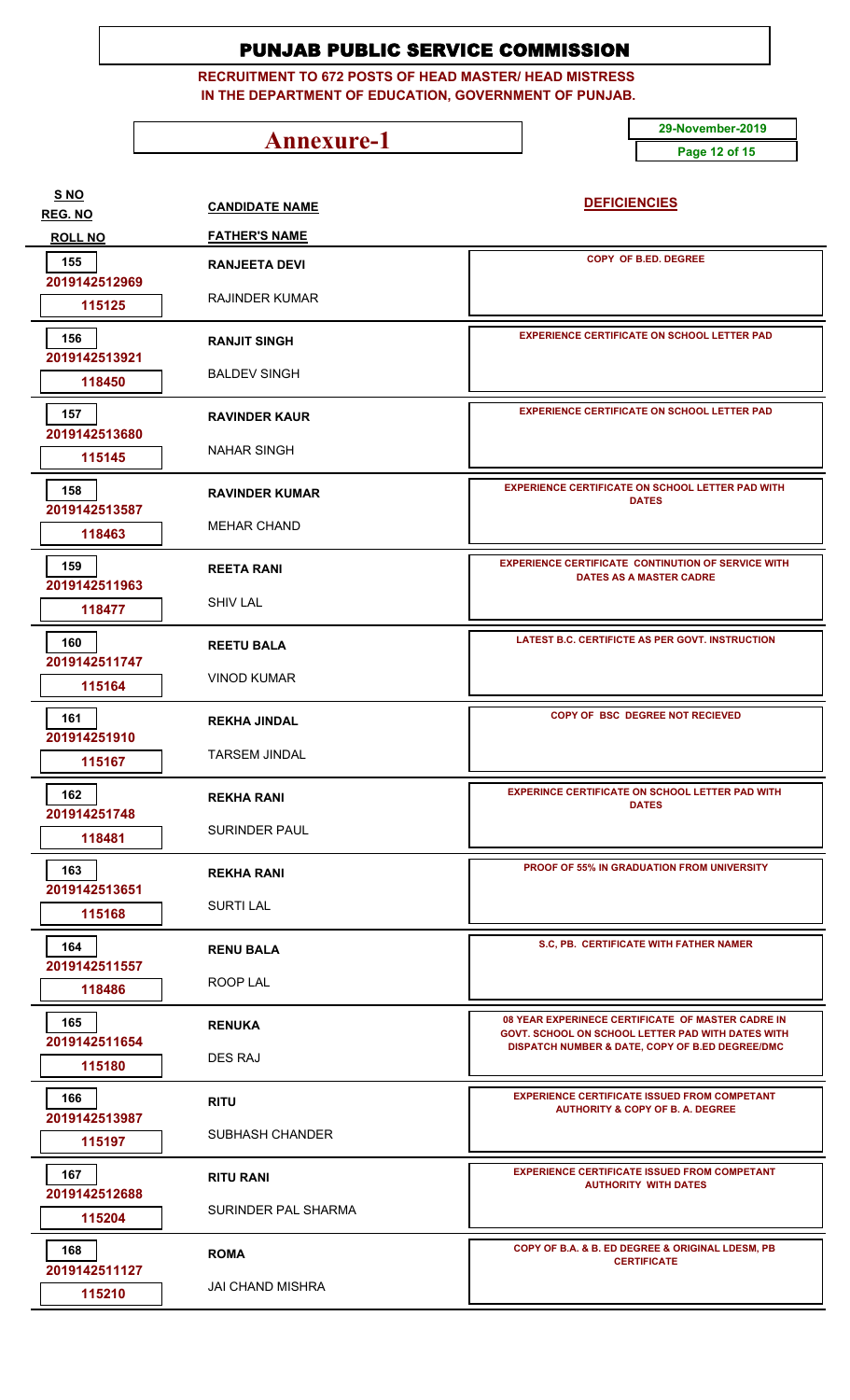**RECRUITMENT TO 672 POSTS OF HEAD MASTER/ HEAD MISTRESS IN THE DEPARTMENT OF EDUCATION, GOVERNMENT OF PUNJAB.**

**Annexure-1** 29-November-2019

**Page 13 of 15**

| SNO<br>REG. NO       | <b>CANDIDATE NAME</b>     | <b>DEFICIENCIES</b>                                                                               |
|----------------------|---------------------------|---------------------------------------------------------------------------------------------------|
| <b>ROLL NO</b>       | <b>FATHER'S NAME</b>      |                                                                                                   |
| 169<br>201914251888  | <b>ROOP KISHOR KHATRI</b> | PROOF OF 55% IN GRADUATION FROM UNIVERSITY & B.A.<br><b>DEGREE</b>                                |
| 115211               | MANGAT RAM KHATRI         |                                                                                                   |
| 170<br>2019142512279 | <b>RUPINDER KAUR</b>      | S.C. CERTIFICATE ISSUEE UNDER FATHER NAME                                                         |
| 115237               | KULWANT SINGH             |                                                                                                   |
| 171<br>2019142513677 | <b>RUPINDER KAUR</b>      | COPY OF B.A. & & B. ED DEGREE                                                                     |
| 118512               | <b>BALWINDER SINGH</b>    |                                                                                                   |
| 172<br>2019142512594 | <b>RUPINDER KAUR</b>      | <b>EXPERIENCE CERTIFICATE OF 8 YEARS AS MASTER CADERE</b><br><b>FROM GOVT, SCHOOL</b>             |
| 115241               | <b>SOM PAL</b>            |                                                                                                   |
| 173<br>2019142511843 | <b>RUPINDER KAUR</b>      | PROOF OF 55% IN GRADUATION FROM UNIVERSITY &<br><b>EXPERIECE CERTIFICATE ON SCHOOL LETTER PAD</b> |
| 115230               | <b>BALBIR SINGH</b>       |                                                                                                   |
| 174<br>2019142512809 | <b>RUPINDER SINGH</b>     | <b>PROOF OF 55% IN GRADUATION FROM UNIVERSITY</b>                                                 |
| 115669               | <b>JARNAIL SINGH</b>      |                                                                                                   |
| 175<br>2019142511082 | <b>SAMRITU RANA</b>       | COPY OF B.A.& B.ED. DEGREE                                                                        |
| 115256               | <b>MOHINDER SINGH</b>     |                                                                                                   |
| 176<br>2019142511360 | <b>SANDEEP KAUR</b>       | <b>EXPERINCE CERTIFICATE ON SCHOOL LETTER PAD WITH</b><br><b>DATES</b>                            |
| 118531               | <b>SANTOKH SINGH</b>      |                                                                                                   |
| 177<br>2019142511614 | <b>SAT PAL</b>            | <b>EXPERINCE CERTIFICATE ON SCHOOL LETTER PAD WITH</b><br><b>DATES</b>                            |
| 115330               | <b>MUKAND LAL</b>         |                                                                                                   |
| 178<br>20191425193   | <b>SATISH KUMAR</b>       | PROF OF 55% IN B.A. DEGREE, DMC                                                                   |
| 115836               | <b>JAI CHAND</b>          |                                                                                                   |
| 179<br>201914251329  | <b>SATNAM SINGH</b>       | LATEST B.C. CERTIFICTE AS PER GOVT. INSTRUCTION                                                   |
| 115340               | <b>GURCHARN SINGH</b>     |                                                                                                   |
| 180<br>2019142512019 | <b>SATVINDER SINGH</b>    | <b>PROOF OF B.ED. DEGREE</b>                                                                      |
| 115346               | <b>KULBIR SINGH</b>       |                                                                                                   |
| 181<br>2019142511285 | <b>SAURABH MANRO</b>      | PROOF OF PASSED B ED DEGREE NOT RECIEVED                                                          |
| 115351               | SATPAL MANRO              |                                                                                                   |
| 182<br>201914251216  | <b>SEEMA BHATTI</b>       | S.C, PB. CERTIFICATE WITH FATHER NAMER                                                            |
| 115355               | <b>CHAMAN LAL BHATTI</b>  |                                                                                                   |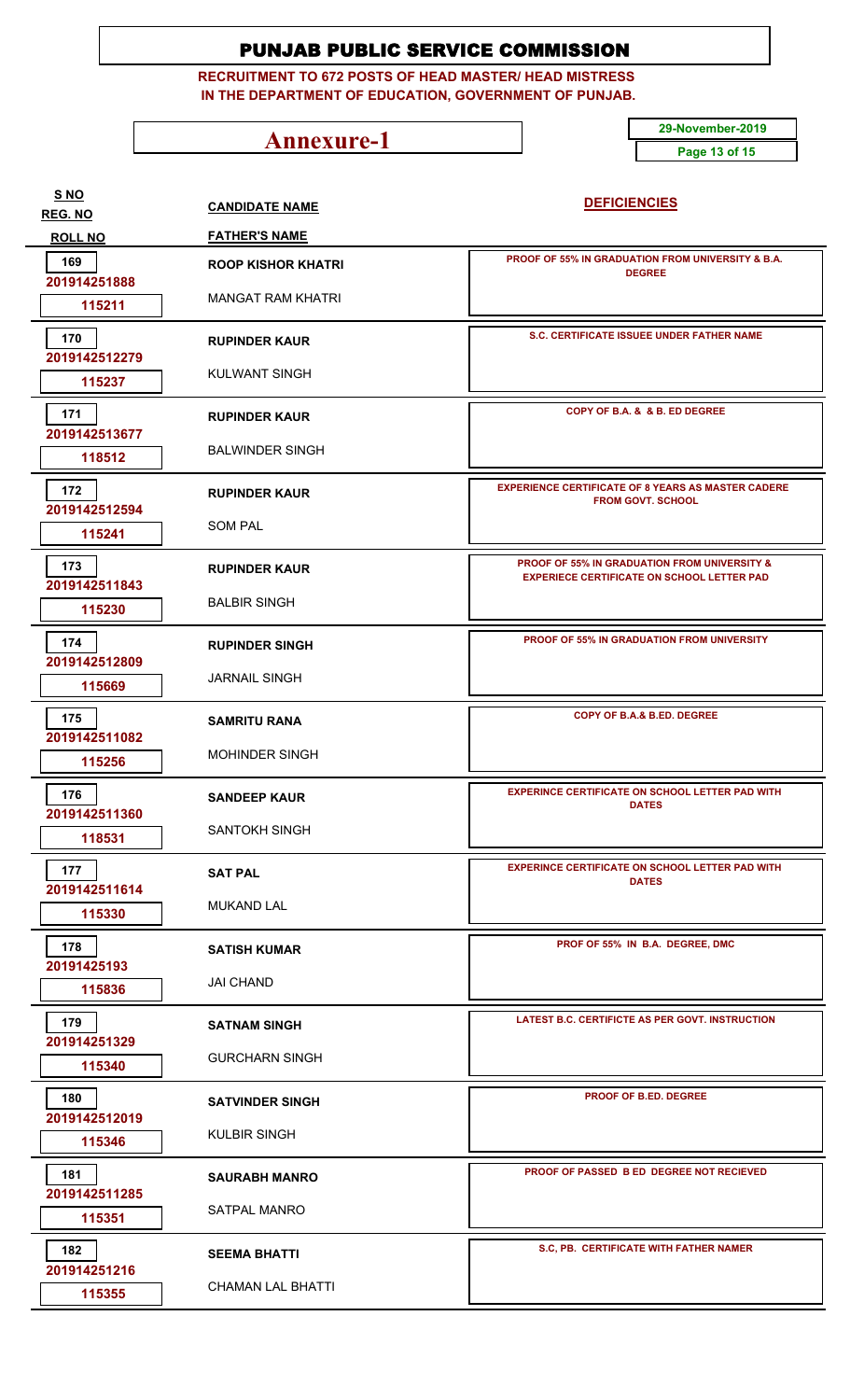**RECRUITMENT TO 672 POSTS OF HEAD MASTER/ HEAD MISTRESS IN THE DEPARTMENT OF EDUCATION, GOVERNMENT OF PUNJAB.**

**Annexure-1** 29-November-2019

**Page 14 of 15**

| <u>S NO</u>                      | <b>CANDIDATE NAME</b>   | <b>DEFICIENCIES</b>                                                                                                                  |
|----------------------------------|-------------------------|--------------------------------------------------------------------------------------------------------------------------------------|
| <b>REG. NO</b><br><b>ROLL NO</b> | <b>FATHER'S NAME</b>    |                                                                                                                                      |
| 183                              | <b>SHAMINDER SINGH</b>  | LATEST B.C. CERTIFICTE AS PER GOVT. INSTRUCTION                                                                                      |
| 2019142512697<br>118584          | <b>BALBIR SINGH</b>     |                                                                                                                                      |
| 184                              | <b>SHAMSHER SINGH</b>   | <b>EXPERINCE CERTIFICATE ON SCHOOL LETTER PAD WITH</b><br><b>DATES</b>                                                               |
| 2019142513871<br>115373          | <b>NIRBHAI SINGH</b>    |                                                                                                                                      |
| 185<br>201914251556              | <b>SHARANJEET KAUR</b>  | <b>PROOF OF 55% IN GRADUATION FROM UNIVERSITY &amp; B.A. DMC</b>                                                                     |
| 115375                           | <b>HARIDEV SINGH</b>    |                                                                                                                                      |
| 186<br>2019142512336             | <b>SHEENAM GOKLANI</b>  | <b>EXPERINCE CERTIFICATE ON SCHOOL LETTER PAD WITH</b><br><b>DATES</b>                                                               |
| 115383                           | <b>RAJINDER KUMAR</b>   |                                                                                                                                      |
| 187<br>2019142511331             | <b>SHINDER PAL</b>      | <b>LATEST B.C. CERTIFICTE AS PER GOVT. INSTRUCTION</b>                                                                               |
| 115396                           | <b>MAM CHAND</b>        |                                                                                                                                      |
| 188<br>2019142513599             | <b>SHUBHA RANI</b>      | PROOF OF B.A. & B ED DEGREE NOT RECIEVED                                                                                             |
| 115405                           | KULBHUSHAN NARANG       |                                                                                                                                      |
| 189<br>2019142512318             | <b>SONIA</b>            | 08 YEAR EXPERIENCE CERTIFICATE OF MASTER CADRE IN<br>GOVT. SCHOOL ON SCHOOL LETTER PAD WITH DISPATCH<br><b>NUMBER &amp; DATE</b>     |
| 115427                           | <b>HARI SINGH</b>       |                                                                                                                                      |
| 190<br>2019142511699             | <b>SONIA VIR KUMAR</b>  | LATEST B.C. CERTIFICTE AS PER GOVT. INSTRUCTION                                                                                      |
| 118632                           | <b>VIR KUMAR</b>        |                                                                                                                                      |
| 191<br>2019142512007             | <b>SUKHDEEP SINGH</b>   | <b>EXPERIENCE CERTIFICATE AS MASTER CADRE ISSUED FROM</b><br>A COMPETENT AUTHORITY ON SCHOOL LETTER PAD WITH                         |
| 115459                           | <b>HARBANS SINGH</b>    | <b>DISPATCH NO. &amp; DATE</b>                                                                                                       |
| 192<br>2019142513279             | <b>SUKHDEV RAJ</b>      | REQUIRED DATE OF BIRTH CERTIFCATE OF 10TH LEVEL                                                                                      |
| 115462                           | <b>CHAND RAJ</b>        |                                                                                                                                      |
| 193<br>20191425125               | <b>SUKHJINDER SINGH</b> | <b>EXPERINCE CERTIFICATE AS A MASTER CADRE ON SCHOOL</b><br>LETTER PAD & LATEST B.C. CERTIFICATE AS PER GOVT.<br><b>INSTRUCTIONS</b> |
| 115471                           | <b>MOHINDER SINGH</b>   |                                                                                                                                      |
| 194<br>2019142511179             | <b>SUKHWINDER KAUR</b>  | 08 YEAR EXPERIENCE CERTIFICATE OF MASTER CADRE IN<br>GOVT. SCHOOL ON SCHOOL LETTER PAD WITH DISPATCH<br><b>NUMBER &amp; DATE</b>     |
| 118663                           | <b>CHAND SINGH</b>      |                                                                                                                                      |
| 195<br>201914251272              | <b>SUKHWINDER KUMAR</b> | <b>EXPERINCE CERTIFICATE ON SCHOOL LETTER PAD WITH</b><br><b>DATES</b>                                                               |
| 115487                           | <b>GURMIT RAM</b>       |                                                                                                                                      |
| 196<br>2019142511453             | <b>SUNIL KUMAR</b>      | LATEST B.C. CERTIFICTE AS PER GOVT. INSTRUCTION                                                                                      |
| 115513                           | <b>KHARAIT LAL</b>      |                                                                                                                                      |